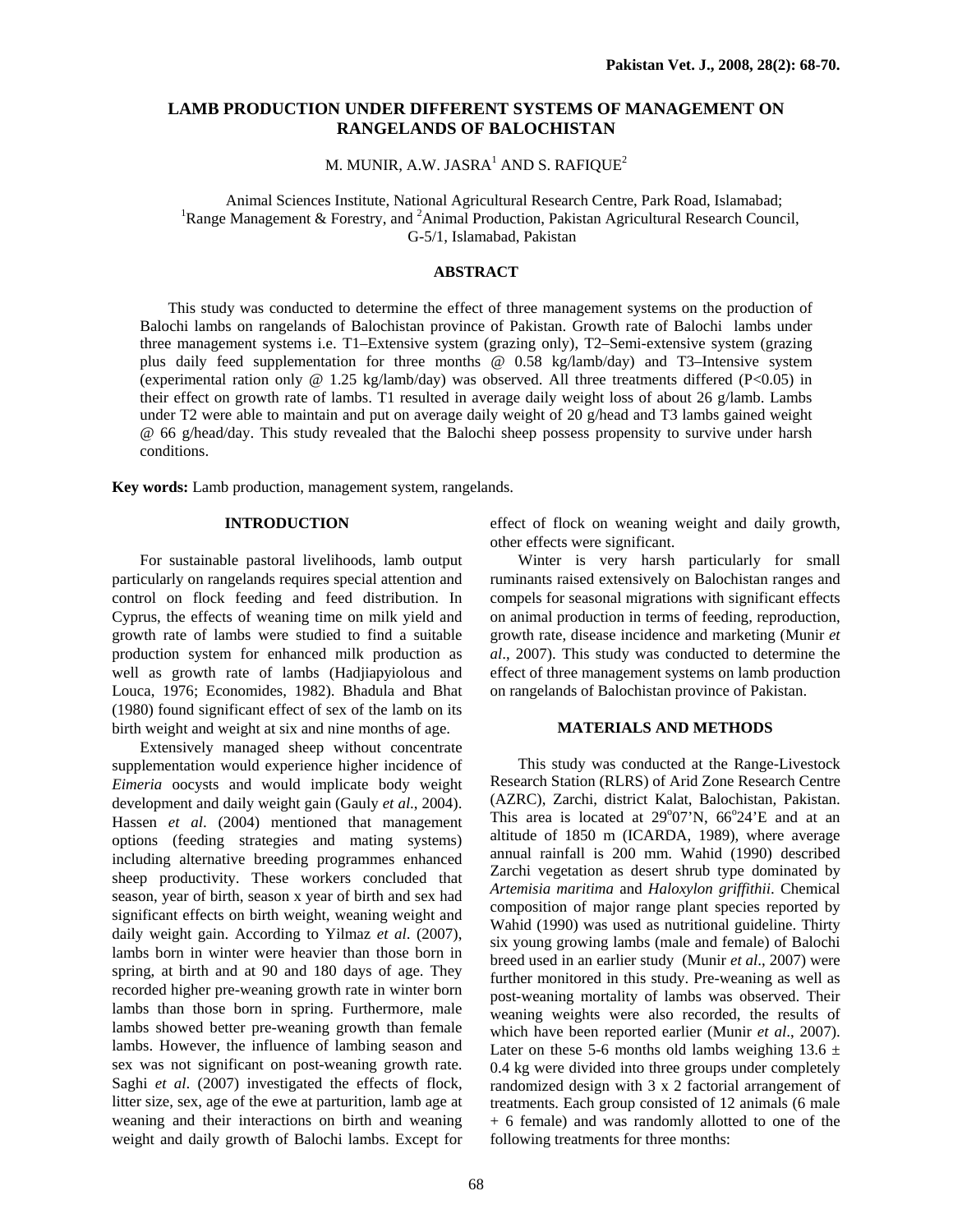- a) Extensive management system  $(T_1)$ : Animals were kept on grazing only for eight hours daily during the study period i.e. zero stall feeding.
- b) Semi-intensive management system  $(T_2)$ : In addition to daily grazing for 8 hours, animals were fed an experimental ration @ 0.58 kg/lamb/day.
- c) Intensive management system  $(T_3)$ : Lambs were fed the experimental ration only @ 1.25 kg/lamb/day (i.e. half in morning and half in afternoon) and were not allowed any grazing.

*Ad libitum* post grazing watering was allowed to all animals, however, animals under  $T_3$  had round the clock access to water. Cost per kg of experimental ration ranged from Rs.6.50 to 8.00, depending upon fluctuation in market prices of ingredients. Ingredients and chemical composition of the experimental ration have been described elsewhere (Munir *et al*., 2007).

Keeping in view the availability of lambs, the experiment was started on October 1 and continued for three months. Where applicable, the ration was offered in the afternoon when the lambs returned from grazing. The initial body weights were recorded in the start of experiment and later on the animals were weighed on fortnightly basis on  $1<sup>st</sup>$  and  $16<sup>th</sup>$  of every month. The experiment was terminated on  $31<sup>st</sup>$  December. Meanwhile, post weaning mortality was also observed.

All animals were vaccinated according to the prevailing vaccination schedule in Balochistan. They were also drenched with Nilzan (Levamisol hydrochloride) for endoparasitic control, and were also dipped in Neguvon solution for ecto-parasites.

Data on body weight were analyzed by analysis of variance using completely randomized design (Steel and Torrie, 1984) and means were compared by the LSD test using MSTAT-C computer package. The growth rate of lambs was calculated through regression analysis.

#### **RESULTS AND DISCUSSION**

As reported earlier (Munir *et al*., 2007), the weaning weights averaged  $15.56 \pm 0.66$ ,  $16.80 \pm 0.80$ and  $19.22 \pm 0.79$  Kg in the lambs managed under extensive (T1), semi-extensive (T2) and intensive systems (T3) of management, respectively. The weaning weights of lambs managed under intensive system (T3) were significantly higher than those of the lambs managed under other two systems (T1 and T2), the difference in weaning weight between lambs of latter two groups was non-significant. During preweaning period, there was 16.7% mortality in lambs of T1 group, whereas no mortality was observed in other two groups (Munir *et al*., 2007).

The results on fortnightly body weights of lambs used in the study are given in Table 1. For the first one and half month of the study, the lambs under T1 and T2 had more or less similar but lower  $(P<0.05)$  body weights than lambs of T3 group. During the next one and half month period of the study, the lambs under three treatments differed significantly from one another (P<0.05) in their body weights; T3 lambs had the highest body weight, T2 lambs were intermediate and T1 lambs had the lowest body weight. Table 1 also shows that the animals kept under the intensive management (T3) showed constant increase in their live-weights right from the first week of experiment, till the end, whereas the lambs kept under extensive system of management (T1) showed cyclic growth rate; in the first two weeks a decrease of nearly one kg in body weight was noted in this group. This decrease in weight continued till the end of forth week. At the end of sixth week, T1 lambs showed a marked increase of one kg in live-weight, which, however, gradually decreased from 18.0 to 15.3 kg at the end of the study. This sharp decline could also be linked with other associated factors like infections with *Eimeria* species, as reported by Gauly *et al*. (2004), in addition to nutritional deficiencies.

After initial decrease in body weight till the forth week, the lambs kept under semi-intensive system of management (T2) showed a gradual increase in liveweight and by the end of experiment they showed not only marked compensation in live-weight but also recorded higher gain. Conclusively, supplementation of lambs is necessary during periods when the Balochi ranges are nutritionally depleted because of severe weather conditions in winter.

The results of growth rate and post-weaning mortality in lambs of the three groups are shown in Table 2. All three treatments differed significantly (P<0.05) in their effect on growth rate of lambs. Treatment 1 resulted in average daily weight loss of almost 26 g/lamb over the study period of three months. Lambs on T2 were able to relatively maintain and put on some weight and gained an average daily weight of 20 g/head and the lambs kept under T3 system on an average gained weight of 66 g/head/day. Post-weaning mortality of lambs was 8.33 percent each in lambs of T1 and T2 group, whereas no post-weaning mortality was recorded in lambs of T3 group. Hassen *et al*. (2004) recorded lower performance of lambs born in the dry season. Gauly *et al*. (2004) reported higher oocysts output in lambs extensively managed where no concentrate was given to them. Consequently, significant differences were found between the groups for body weight development. It may be concluded that the Balochi sheep possess propensity to survive under conditions of under nutrition, yet if reared under intensive condition, the mortality could still be reduced to a negligible extent.